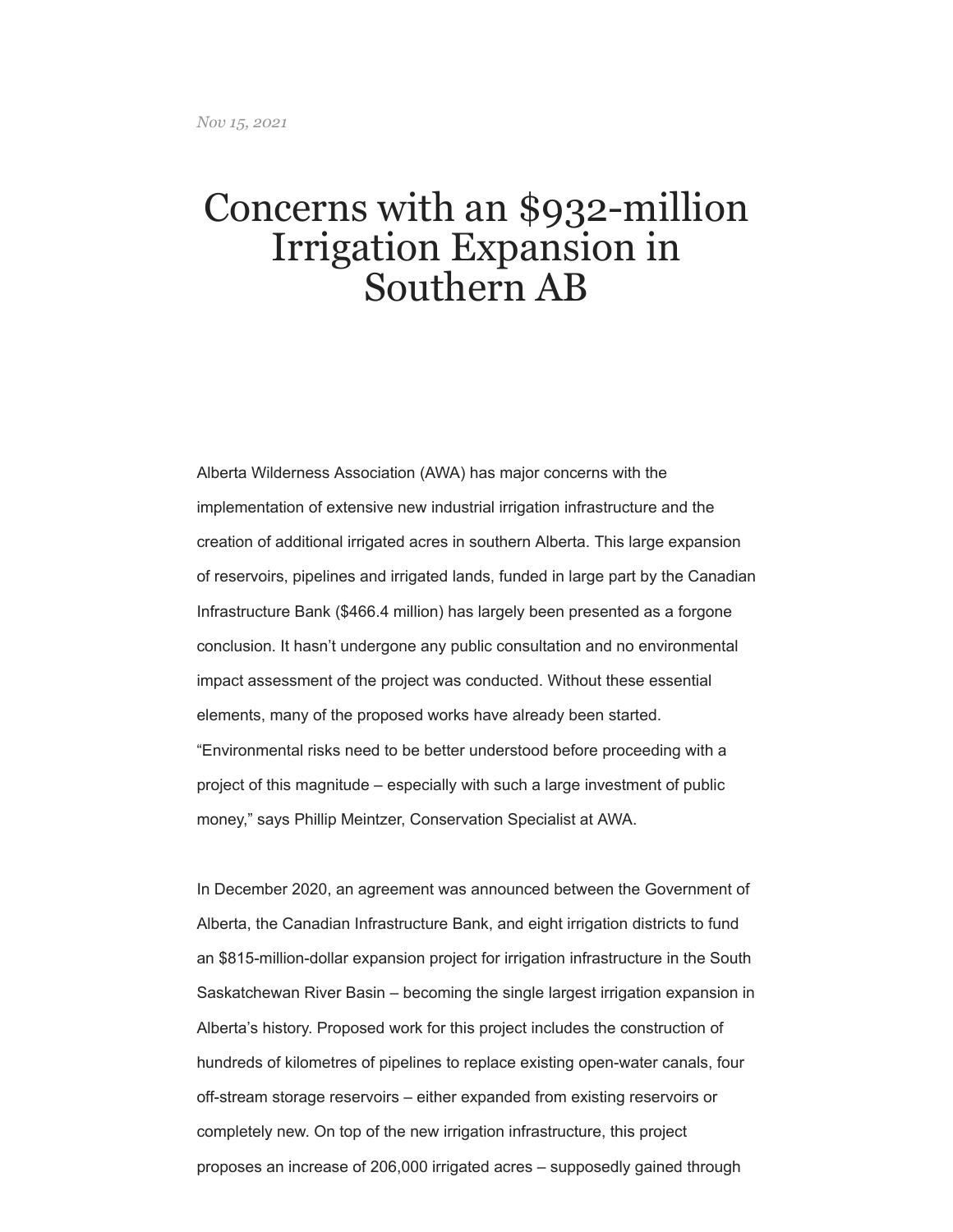efficiencies created from the conversion of canals to pipelines.

In November 2021, the Government of Alberta [announced](https://www.alberta.ca/release.cfm?xID=80353DD745B7C-F9CC-E885-87937FB9750683B3) that the organizations involved are intending to invest additional \$117.7 million into the project, bringing the total investment to \$932.7 million.

In order to cross the minimum cost threshold to qualify for federal funding from the Canadian Infrastructure Bank, eight irrigation districts had to present all proposed works for this project under a single banner. However, once the funding agreement was approved, the proposed works have been presented as individual projects. The cumulative impact of all 57 projects is not being considered. AWA is very concerned that cumulative impacts to numerous species at risk are being ignored, despite southeastern Alberta's designation by Environment and Climate Change Canada (ECCC) as a national "Priority Place" for multi-species recovery. Lake Sturgeon, which scientists assessed as endangered in 2017, and Alberta's at-risk grassland species, have been overlooked. A robust cumulative environmental impacts assessment is necessary to ensure for the future sustainability of both water uses and riparian ecosystems within the basin and beyond Alberta's borders.

Seventy-eight percent of the water allocations in the Bow and Oldman River basins are already committed to irrigation agriculture. Approving expanded irrigation acres will only serve to intensify water use in basins that are already over-allocated, rather than considering the needs for healthy aquatic ecosystems and the potential impact of the climate crisis on water availability.

AWA recognizes the benefit of the canal-to-pipeline conversions in improving water-use efficiencies. Provided these efficiencies do not increase ecosystem risk, we call upon the Government of Alberta to apply a significant share of the public-financed water conservation gains to improve in-stream flows for healthier ecosystems, rather than allocating them solely for the benefit of a single industry. Water is an important public resource and our governments at